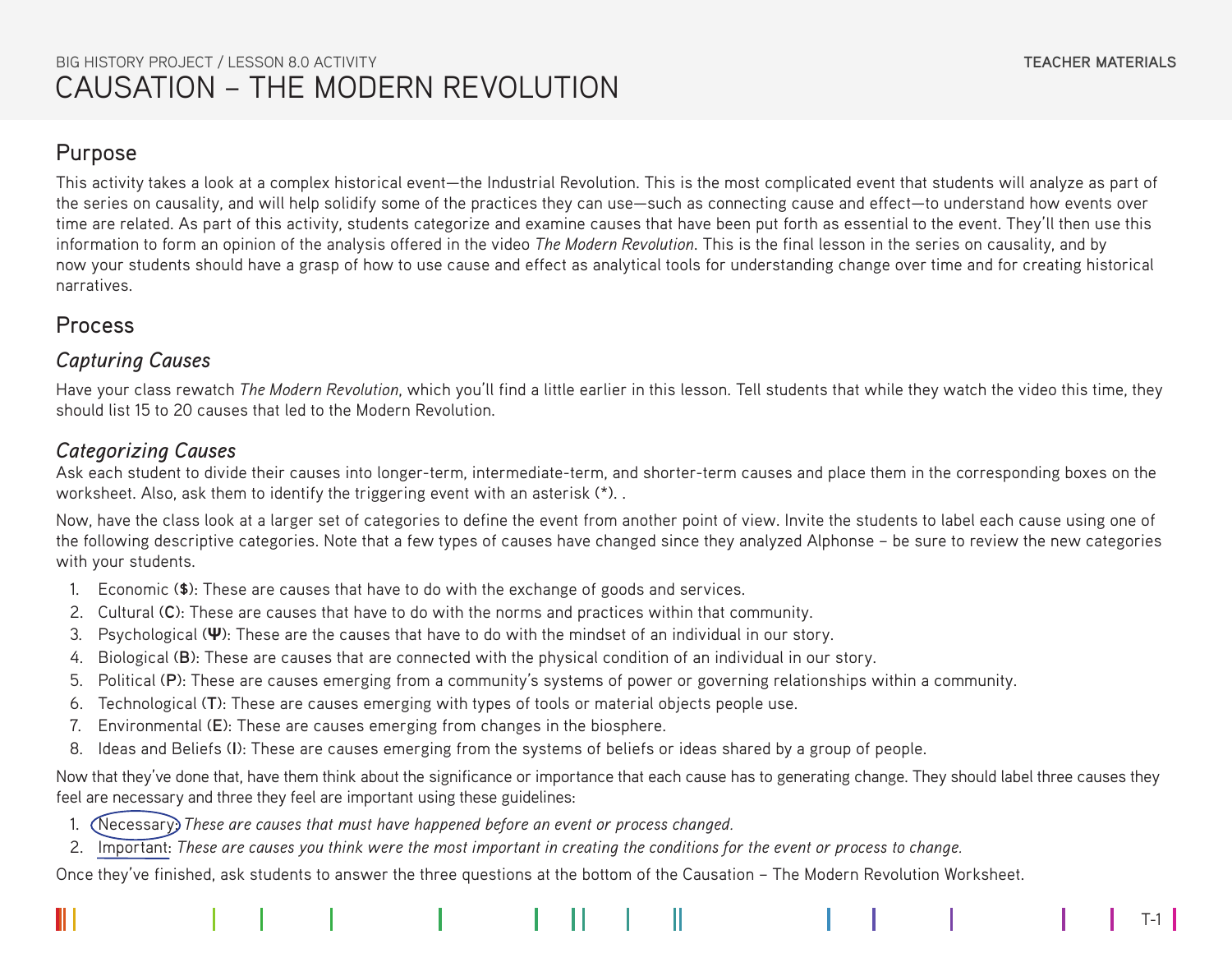T-2

**Directions:** List your causes. Then, divide them up by short term, intermediate term, and long term and place them in the appropriate boxes. After that, use the key to help you label Role, Significance, and Type. If your teacher asks you to create a causal map, use your answers here to help construct that causal representation.

Explain the causes of: *the Modern Revolution*

**Short term** - *From one instant to a lifetime*

*Europeans relied on Africa slaves to work on plantations to create more wealth (\$)*

*Coke is used to refine metals (T)*

*The steam engine is used for more purposes (T) (I)*

*Textile machines are invented that make use of the steam engine (T)*

*There was a slight tweak in the modes of production of the eighteenth century coupled with the adoption of fossil fuels (T)*

*British find large deposits of easy-to-mine coal (E)*

*New modes of communication like the telegraph and then the telephone were invented (T)*

*Mechanization of agricultural production was now possible (T)*

*Some goods that were historically seen by common people in Britain as luxuries, were suddenly viewed as necessities (\$)*

*A huge number of goods could be produced at low prices (\$)*

*Fossil fuels provide low-cost energy (T)*

**Intermediate term** - *From a few years to a few hundred years*

| Afro-Eurasians developed immunities to diseases (B)                                                            |
|----------------------------------------------------------------------------------------------------------------|
| The Ottoman Empire began to dominate overland trade routes (\$)                                                |
| European states were smaller than the empires of Asia and needed more resources to fund wars (P)               |
| Mathematics preserved by Hindu and Islamic scholars (P)                                                        |
| Europeans tried to find new sea routes to Asia and ended up reconnecting world zones (\$)                      |
| Collective learning increased when the diversity and size of networks expanded (T) (I)                         |
| Europeans began exploring outside of Afro-Eurasia (\$)                                                         |
| Europeans continued to explore the world (\$)                                                                  |
| Europeans arrived in Australia in the eighteenth century (\$)                                                  |
| Global networks of trade increase (\$)                                                                         |
| Goods from Asia such as gunpowder and the compass aid in European exploration (T)                              |
| The British adopted agricultural methods from Flanders (T)                                                     |
| Crops from the Americas change food production in Europe and Asia, which led to an increase in population (\$) |
| Cotton and sugar become staple crops in the Americas (\$)                                                      |
| Raw materials such as cotton and sugar become important to European economies (\$)                             |
| Silver from the Americas generates more wealth for Europe (\$)                                                 |
|                                                                                                                |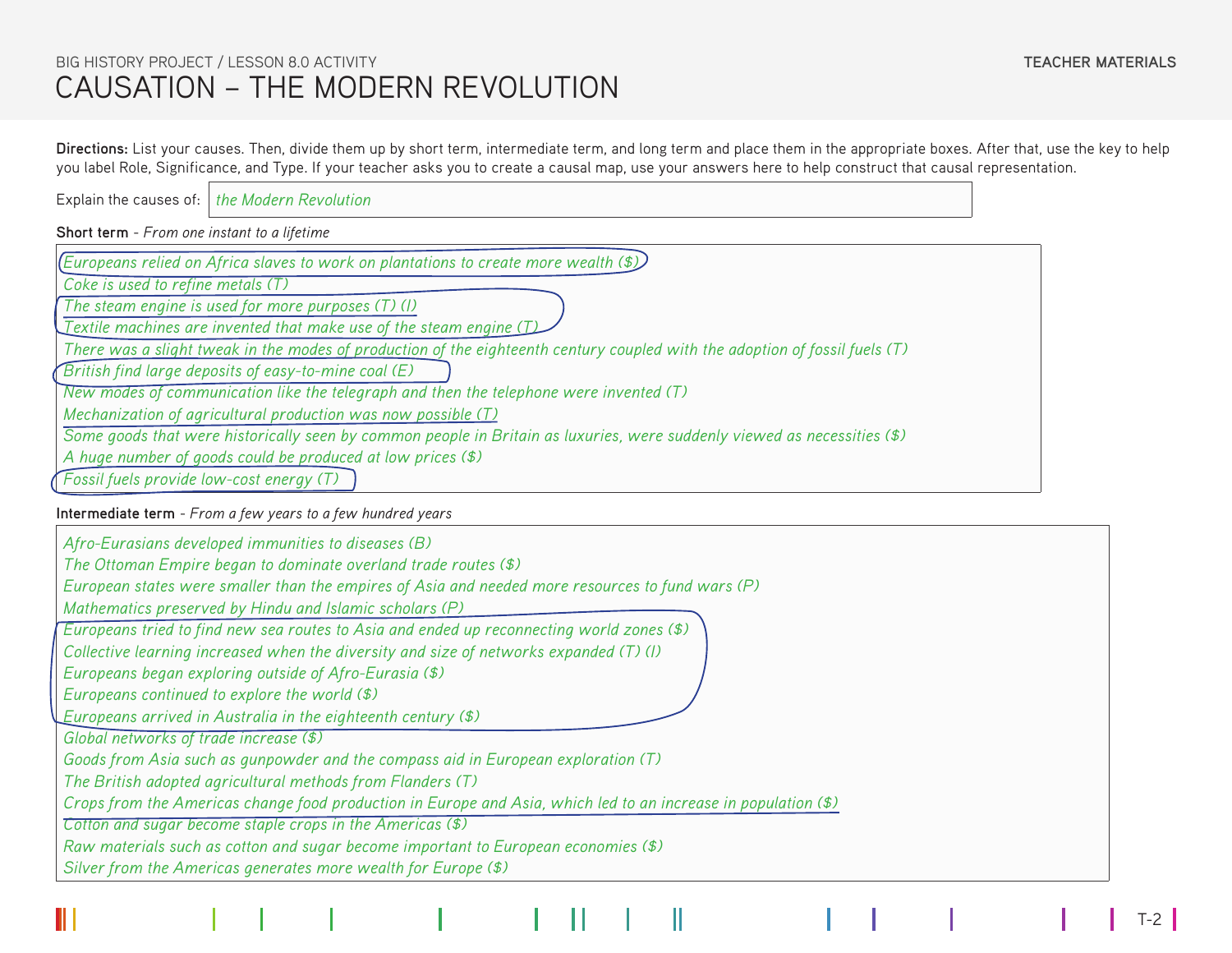#### **Long term** - *From a hundred years to all time*

| (Coal and oil deposits are solar energy stored up over hundreds of millions of years $(E)$ ) |  |  |  |  |  |  |
|----------------------------------------------------------------------------------------------|--|--|--|--|--|--|
| The humans ability to collectively learn allows for new innovations (B)                      |  |  |  |  |  |  |
|                                                                                              |  |  |  |  |  |  |
|                                                                                              |  |  |  |  |  |  |
|                                                                                              |  |  |  |  |  |  |
|                                                                                              |  |  |  |  |  |  |
| Legend                                                                                       |  |  |  |  |  |  |

| LUSCIN                   |               |           |              |                                                              |                                     |                   |  |  |  |
|--------------------------|---------------|-----------|--------------|--------------------------------------------------------------|-------------------------------------|-------------------|--|--|--|
| Role:                    | Significance: |           | Type:        |                                                              |                                     |                   |  |  |  |
| (1) Primary/Contributing |               |           |              | $(\textsf{S})$ Economic $(\Psi)$ Psychological (P) Political |                                     | (E) Environmental |  |  |  |
| (2) Secondary/Underlying | Necessary     | Important | (C) Cultural | (B) Biological                                               | (T) Technological (I) Ideas/Beliefs |                   |  |  |  |
| (*) Triggering Event     |               |           |              |                                                              |                                     |                   |  |  |  |

Once you are done categorizing and labeling causes, answer the following questions:

1. What are some of the reasons the Green brothers give as explanation for why the Industrial Revolution did not occur in the Song Dynasty of China?

*Sample answer: It might have been that British coal mines needed to pump out water, requiring the use of steam engines. It might have been that they had not adequately united the world zones in a network of trade and collective learning. It might have been it just didn't happen.*

2. What are some of the essential causes for the Industrial Revolution identified in this video? Of these, name one cause which, had it not happened, might have prevented the Industrial Revolution from taking place.

*Sample answer: European exploration, low cost of energy, European reliance on African slaves, invention of textile machines.*

3. Do you agree with the explanation the Green brothers offer in this video? Why or why not?

*Sample answer: Students can agree or disagree with the Green brothers. What's important here is the quality of their explanation.* 

T-3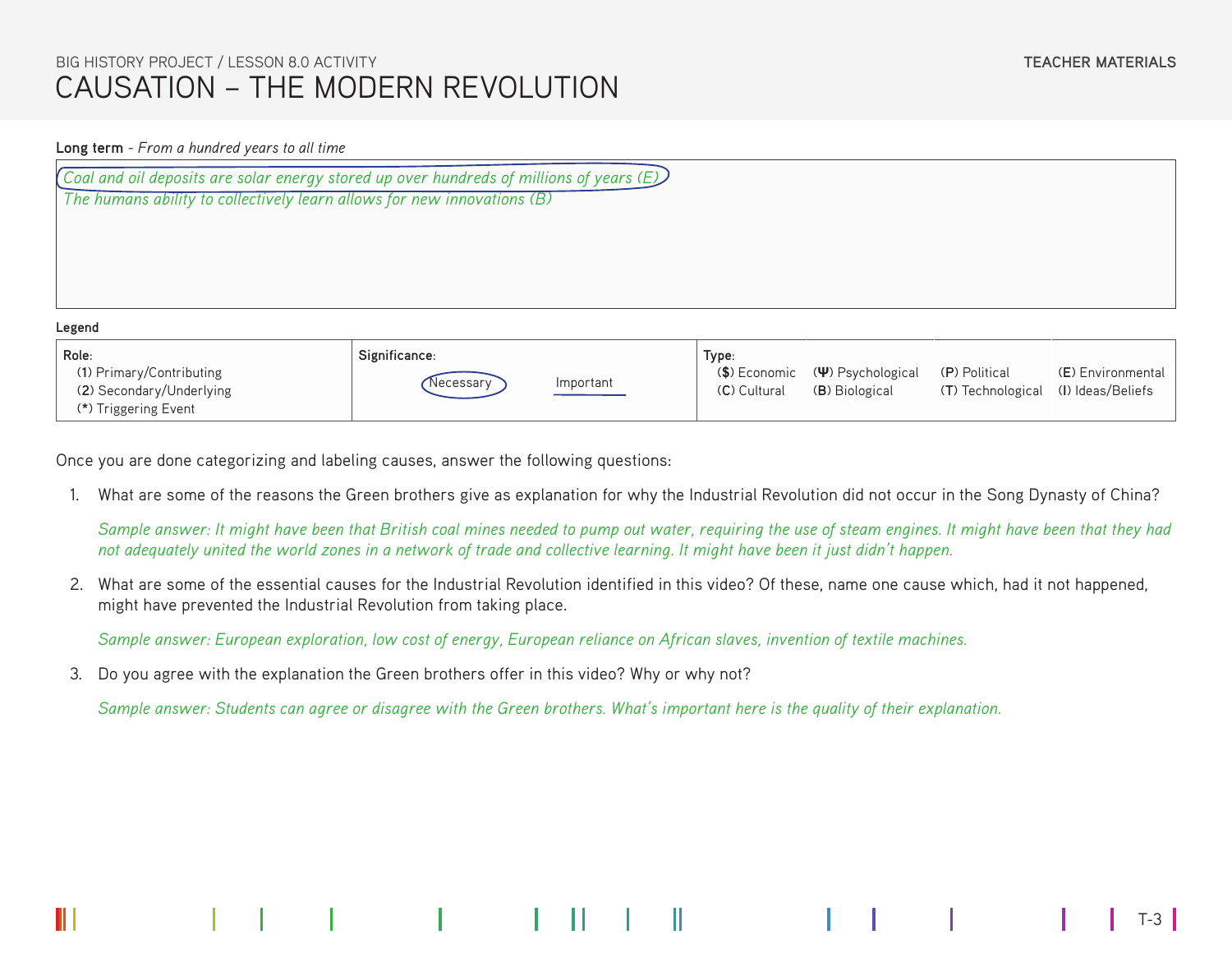S-1

## Purpose

This activity takes a look at a complex historical event—the Industrial Revolution. This is the most complicated event you'll analyze as part of the series of lessons on causation, but given all your practice identifying causes and effects, you're ready for the task. As part of this activity, you'll categorize and examine causes that have been put forth as essential to the event. From there, you'll use this information to form an opinion of the analysis offered in the video. This is the final lesson in the series on causation, and by now you should have a grasp on how to use cause and effect as analytical tools for understanding change over time and for creating historical narratives.

# Process

## *Capturing Causes*

Rewatch *The Modern Revolution*, which you watched a little earlier in this lesson. This time, while you're watching, use the Causes of the Modern Revolution Worksheet to write down causes that led to the Modern Revolution. You should have at least 15 to 20 causes.

# *Categorizing Causes*

Divide up your causes into longer-term, intermediate-term, and shorter-term causes and place them in the corresponding boxes on the worksheet . Also, identify the triggering event with an asterisk (\*).

Now, let's look at a larger set of categories to define the event from another point of view. Place each cause into one of the following descriptive categories. (Note: Some of these have changed since you analyzed Alphonse the Camel. Be sure to review them with your class.)

On your worksheet, label each of the causes you identified into one of these categories:

# *Categorizing Causes*

- 1. Economic (**\$**): These are causes that have to do with the exchange of goods and services.
- 2. Cultural (**C**): These are causes that have to do with the norms and practices within that community.
- 3. Psychological (**Ψ**): These are the causes that have to do with the mindset of an individual in our story.
- 4. Biological (**B**): These are causes that are connected with the physical condition of an individual in our story.
- 5. Political (**P**): These are causes emerging from a community's systems of power or governing relationships within a community.
- 6. Technological (**T**): These are causes emerging with types of tools or material objects people use.
- 7. Environmental (**E**): These are causes emerging from changes in the biosphere.
- 8. Ideas and Beliefs (**I**): These are causes emerging from the systems of beliefs or ideas shared by a group of people.

Now that you've done that, think about the significance or importance that each cause has to generating change. Label three necessary and three important causes using these guidelines:

- 1. Necessary: *These are causes that must have happened before an event or process changed.*
- 2. Important: *These are causes you think were the most important in creating the conditions for the event or process to change.*

Once you're finished, answer the three questions at the bottom of the Causation – The Modern Revolution Worksheet.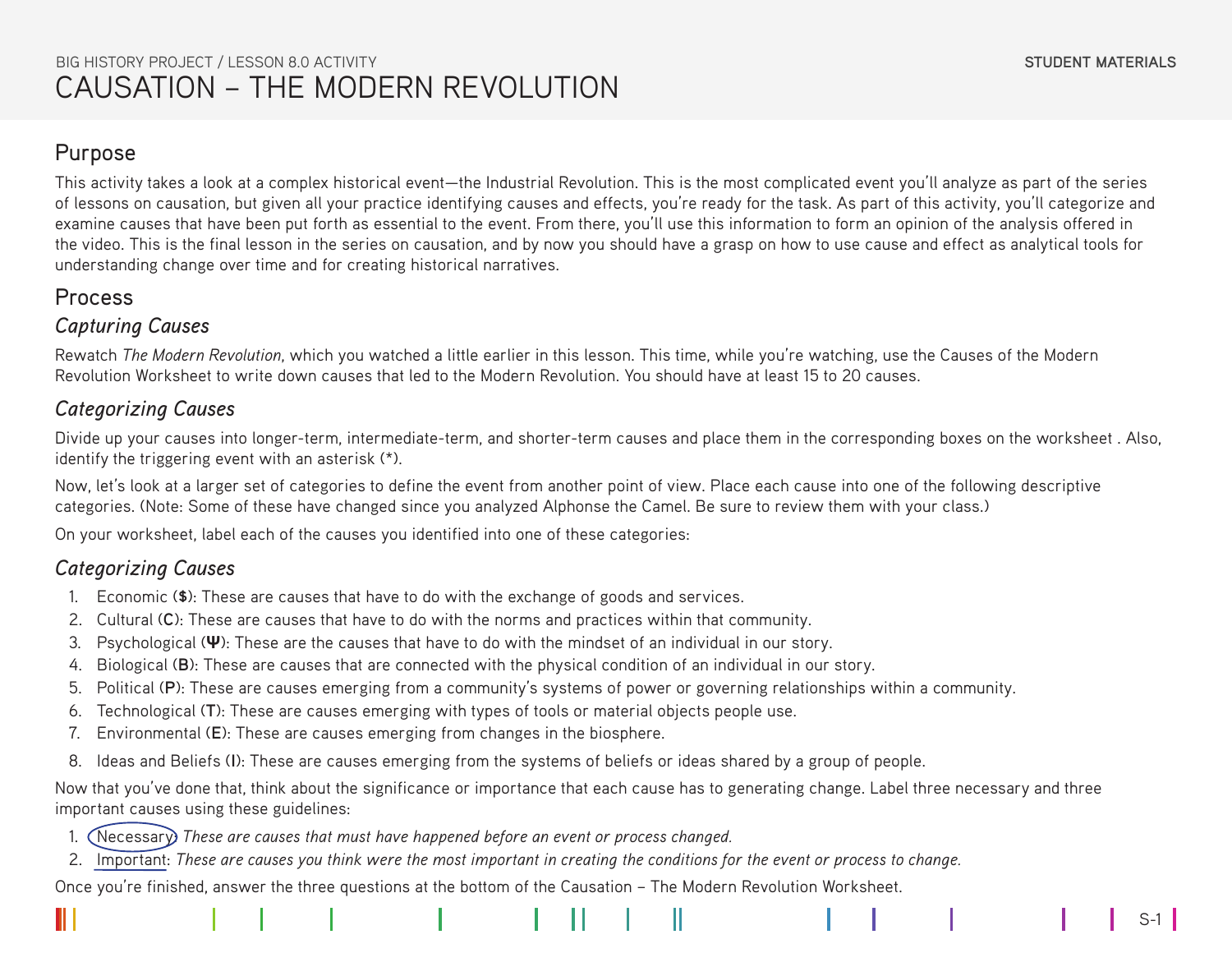Name: Date:

**STUDENT MATERIALS**

**Directions:** List your causes. Then, divide them up by short term, intermediate term, and long term and place them in the appropriate boxes. After that, use the key to help you label Role, Significance, and Type. If your teacher asks you to create a causal map, use your answers here to help construct that causal representation.

Explain the causes of:

**Short term** - *From one instant to a lifetime*

**Intermediate term** - *From a few years to a few hundred years*